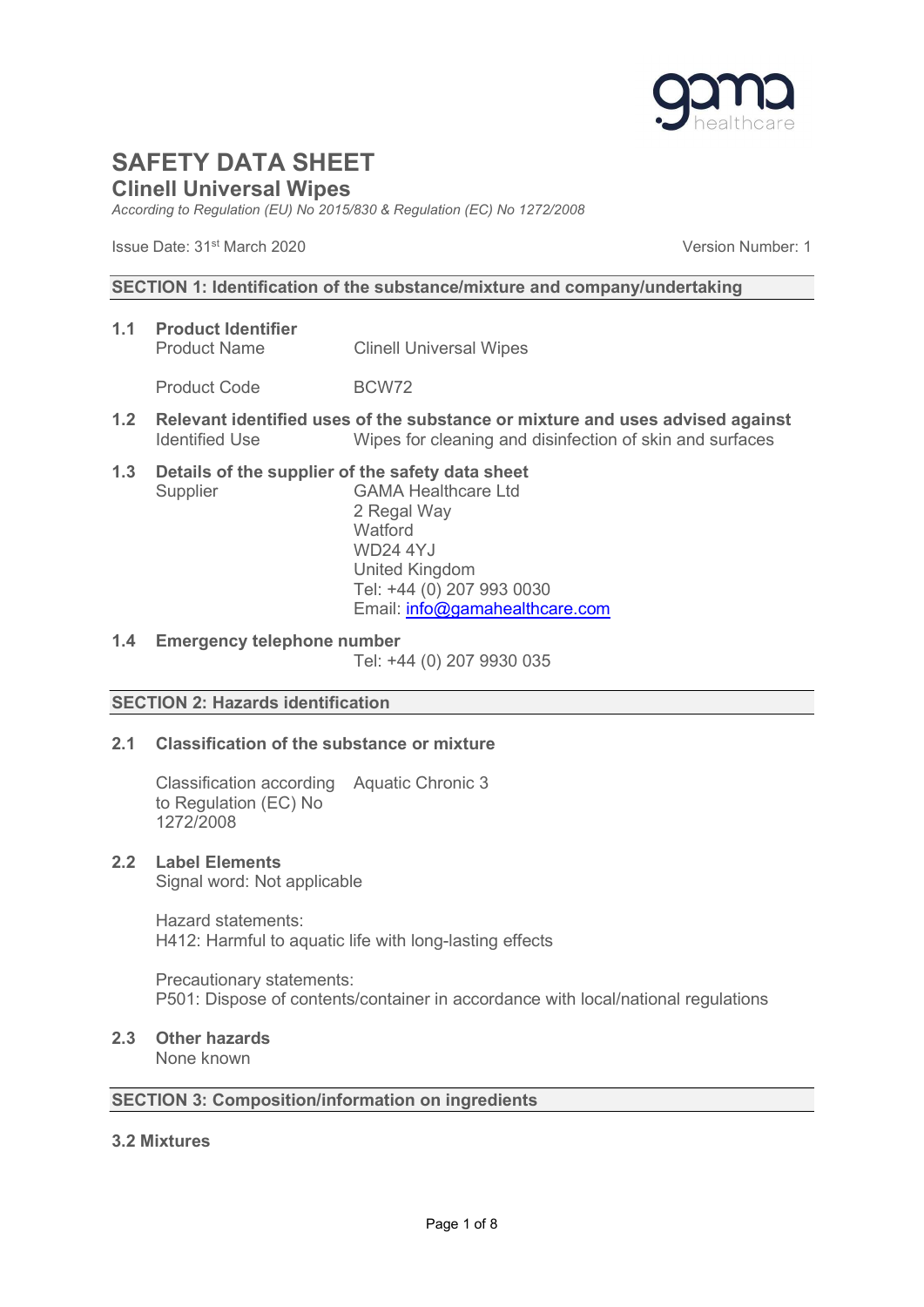

Clinell Universal Wipes

According to Regulation (EU) No 2015/830 & Regulation (EC) No 1272/2008

Issue Date: 31st March 2020 Version Number: 1

| <b>Declarable</b><br>components      | Conc.<br>$(\% )$ | EC No.    | CAS No.       | <b>Classification according to Regulation</b><br>(EC) No. 1272/2008                                                   |
|--------------------------------------|------------------|-----------|---------------|-----------------------------------------------------------------------------------------------------------------------|
| 2-Phenoxyethanol                     | ≤0.6             | 204-589-7 | 122-99-6      | Acute Tox 4 (H302)<br>Eye Irrit. 2 (H319)                                                                             |
| Benzalkonium<br>chloride             | 50.6             | 270-325-2 | 68424-85-1    | Skin Corr 1B (H314)<br>Acute Tox 4 (H302, H312)<br>Aquatic Acute 1 (H400)<br>Aquatic Chronic 1 (H410)                 |
| Didecyldimethyl<br>ammonium chloride | $\leq 0.6$       | 230-525-2 | 7173-51-5     | Acute Tox 4 (H302)<br>Skin Corr 1B (H314)                                                                             |
| Biphenyl-2-ol                        | $\leq$ 0.1       | 201-993-5 | $90 - 43 - 7$ | Skin Irrit. 2 (H315)<br>Eye Irrit. 2 (H319)<br>STOT SE 3 (H335)<br>Aquatic Acute 1 (H400)<br>Aquatic Chronic 1 (H410) |

### SECTION 4: First aid measures

### 4.1 Description of first aid measures

#### Inhalation

Acute effects following exposure to this product via the inhalation route are not anticipated during normal handling and use.

### Skin

Product is intended for skin use. However, if irritation develops, seek medical advice.

### Eye

Avoid contact with eyes. Effects following exposure to this product are not anticipated during normal handling and use.

### Ingestion

This product is for external use only and should be kept away from children. No adverse effects are anticipated from the formulation via the oral route during normal handling and use of the product.

- 4.2 Most important symptoms and effects, both acute and delayed May cause eye irritation.
- 4.3 Indication of any immediate medical attention and special treatment needed Treat symptoms as they occur.

### SECTION 5: Firefighting measures

5.1 Extinguishing media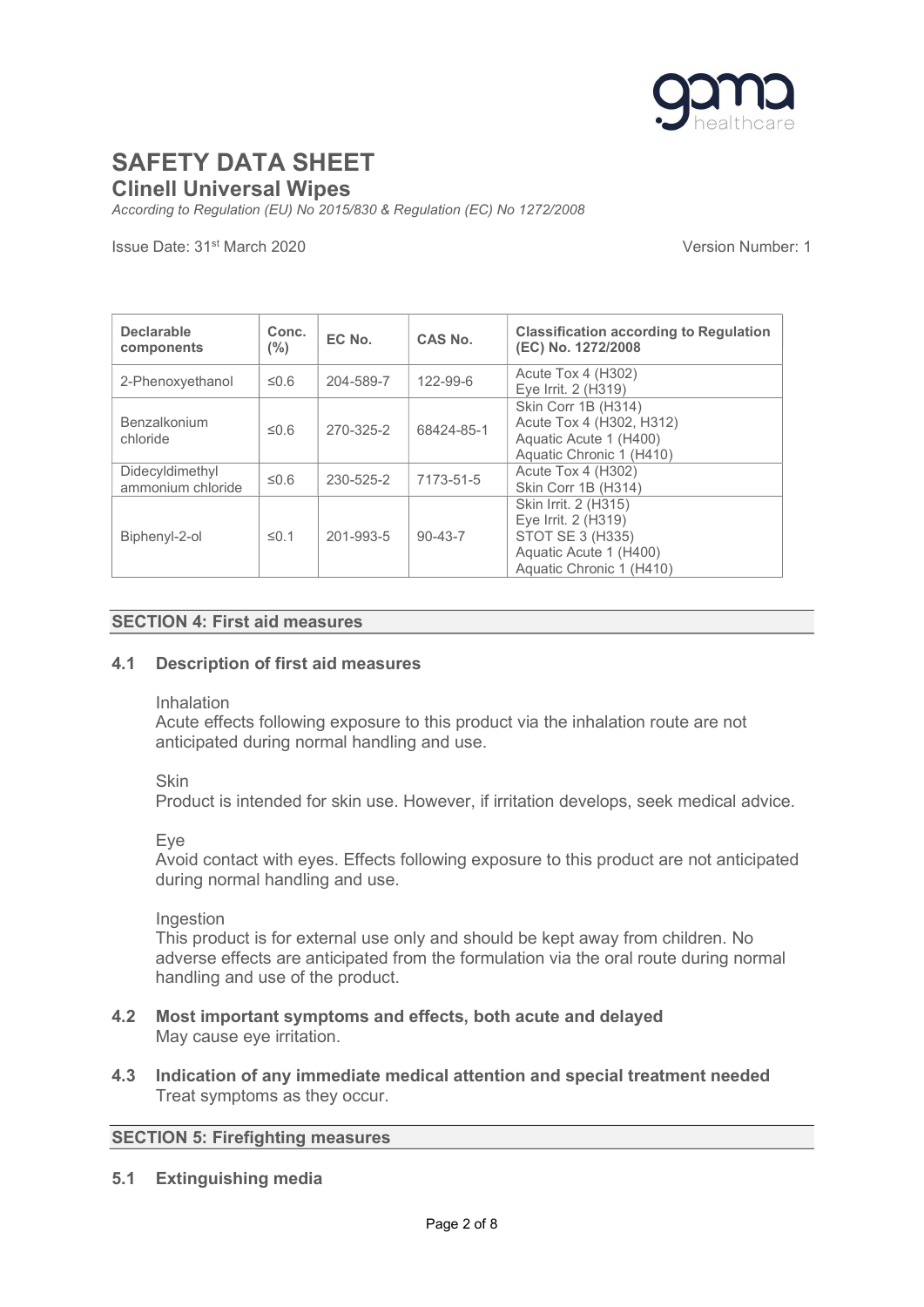

Clinell Universal Wipes

According to Regulation (EU) No 2015/830 & Regulation (EC) No 1272/2008

Issue Date: 31st March 2020 Version Number: 1

Water spray, carbon dioxide, dry chemical and foam are compatible with the product. Remove containers from fire or cool them with water.

5.2 Special hazards arising from the substance of mixture The product is water based, therefore not flammable or explosive.

### 5.3 Advice for fire fighters

Fire fighters should wear an approved self-contained breathing apparatus and full protective clothing.

### SECTION 6: Accidental release measures

- 6.1 Personal precautions, protective equipment and emergency procedures None anticipated or expected to be required.
- 6.2 Environmental precautions None anticipated or expected to be required.
- 6.3 Methods and material for containment and cleaning up None anticipated or expected to be required.
- 6.4 Reference to other sections For recommended personal protective equipment see Section 8.

## SECTION 7: Handling and storage

- 7.1 Precautions for safe handling Avoid contact with eyes.
- 7.2 Conditions for safe storage, including any incompatibilities Store in a cool, dry, well-ventilated place, away from direct sunlight. Do not allow to freeze. Keep container closed when not in use.
- 7.3 Specific end use See directions for use on pack.

Identified in Section 1.2

### SECTION 8: Exposure controls/personal protection

### 8.1 Control Parameters

EU Limit: No applicable EU occupational exposure limit values

### 8.2 Exposure controls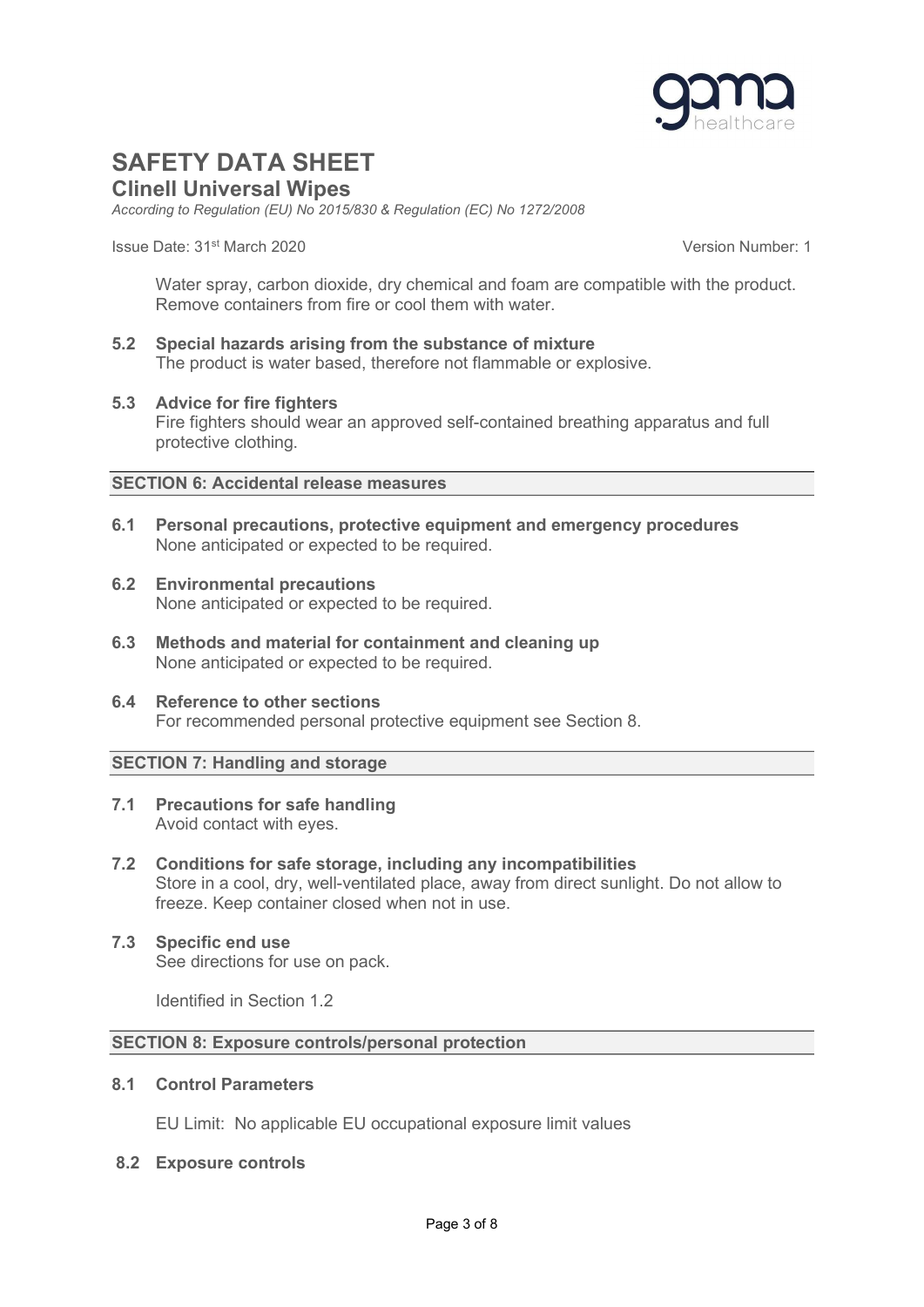

## Clinell Universal Wipes

According to Regulation (EU) No 2015/830 & Regulation (EC) No 1272/2008

Issue Date: 31st March 2020 Version Number: 1

 Engineering controls: None anticipated or expected to be required.

Personal protective equipment: None anticipated or expected to be required.

 Environmental exposure controls: None anticipated or expected to be required.

### SECTION 9: Physical and chemical properties

### 9.1 Information on basic physical and chemical properties

| Appearance                                            | Wet wipe                             |
|-------------------------------------------------------|--------------------------------------|
| Odour                                                 | Clean                                |
| Odour threshold                                       | Not available                        |
| pH                                                    | $4.0 - 7.0$                          |
| Melting/freezing point<br>Initial boiling point/range | $Ca. 0^{\circ}C$<br>Ca. 100°C        |
| Flash point                                           | Not expected for water-based product |
| <b>Evaporation rate</b>                               | Not expected for water-based product |
| Flammability (solid, gas)                             | Not expected for water-based product |
| Flammability or explosive limits                      | No data available                    |
| Vapour pressure                                       | 24 mmHg (25°C) (water)               |
| Relative density                                      | No data available                    |
| Solubility                                            | Liquid is water soluble              |
| <b>Partition coef</b>                                 | No data available                    |
| Auto-ignition temperature                             | No data available                    |
| Decomposition temperature                             | No data available                    |
| <b>Viscosity</b>                                      | No data available                    |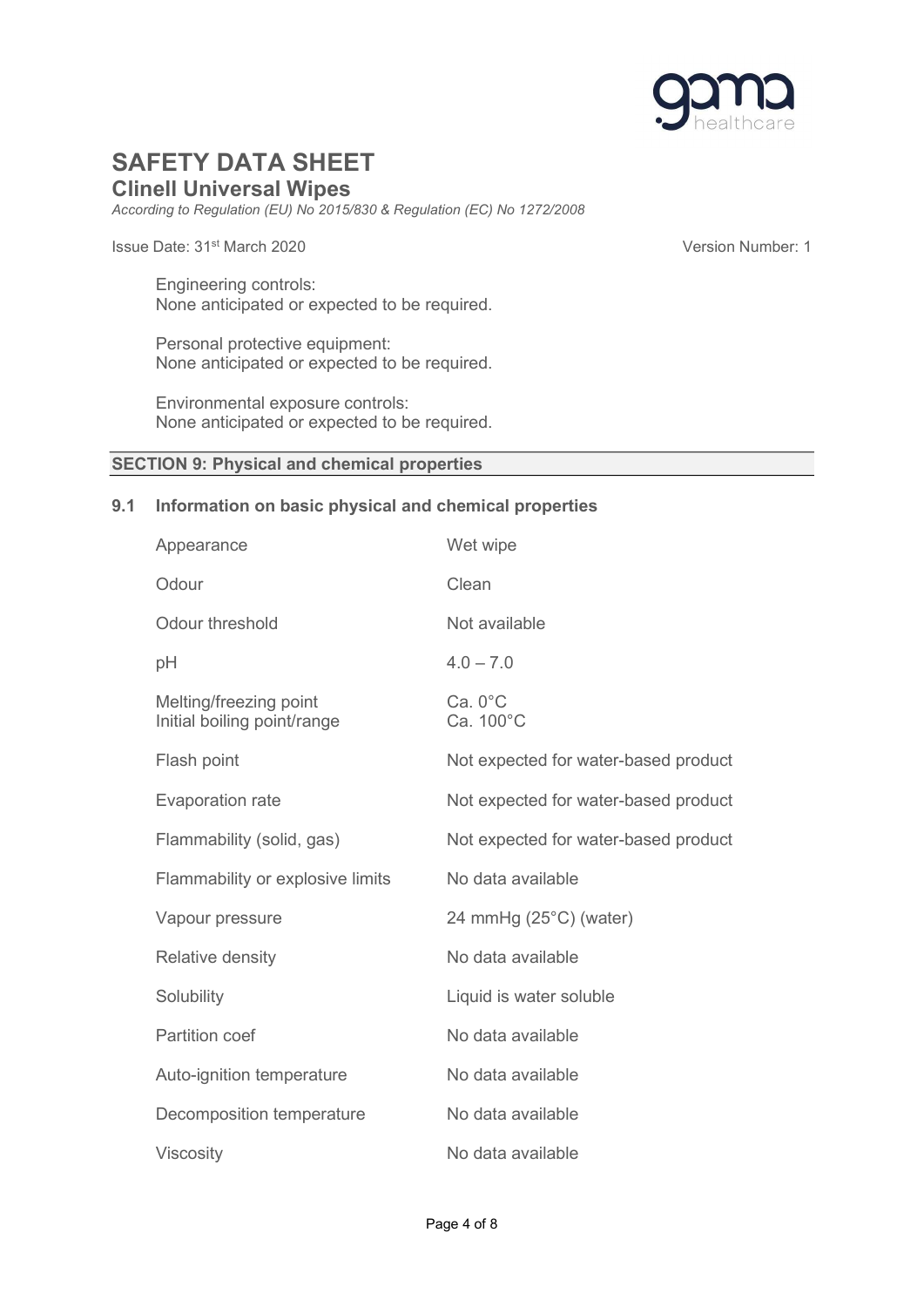

## Clinell Universal Wipes

According to Regulation (EU) No 2015/830 & Regulation (EC) No 1272/2008

Issue Date: 31st March 2020 Version Number: 1

Explosive properties Not expected for water-based product Oxidising properties Not expected for water-based product 9.2 Other information Not available

### SECTION 10: Stability and reactivity

### 10.1 Reactivity

Contact with ionic substances for example oils and dyes, may reduce effectiveness of the product. Contact with oxidising and reducing agents should be avoided.

#### 10.2 Chemical stability

The product is considered stable under normal ambient storage and handling conditions or temperature and pressure.

#### 10.3 Possibility of hazardous reactions No hazardous reactions anticipated

- 10.4 Conditions to avoid None known
- 10.5 Incompatible materials Oxidizing agents and anionic formulations.
- 10.6 Hazardous decomposition products None known.

### SECTION 11: Toxicological information

This preparation has not been tested for toxicological effects. Based on the known effects of the ingredients, the product is classified for human health effects as indicated below.

### 11.1 Information of toxicological effects

 Acute toxicity Not classified as harmful by ingestion, skin contact or inhalation.

**Irritancy** Not classified as irritating to skin or eyes.

**Corrosivity** No risk of dermal corrosivity identified under normal handling and use.

**Sensitisation** Not available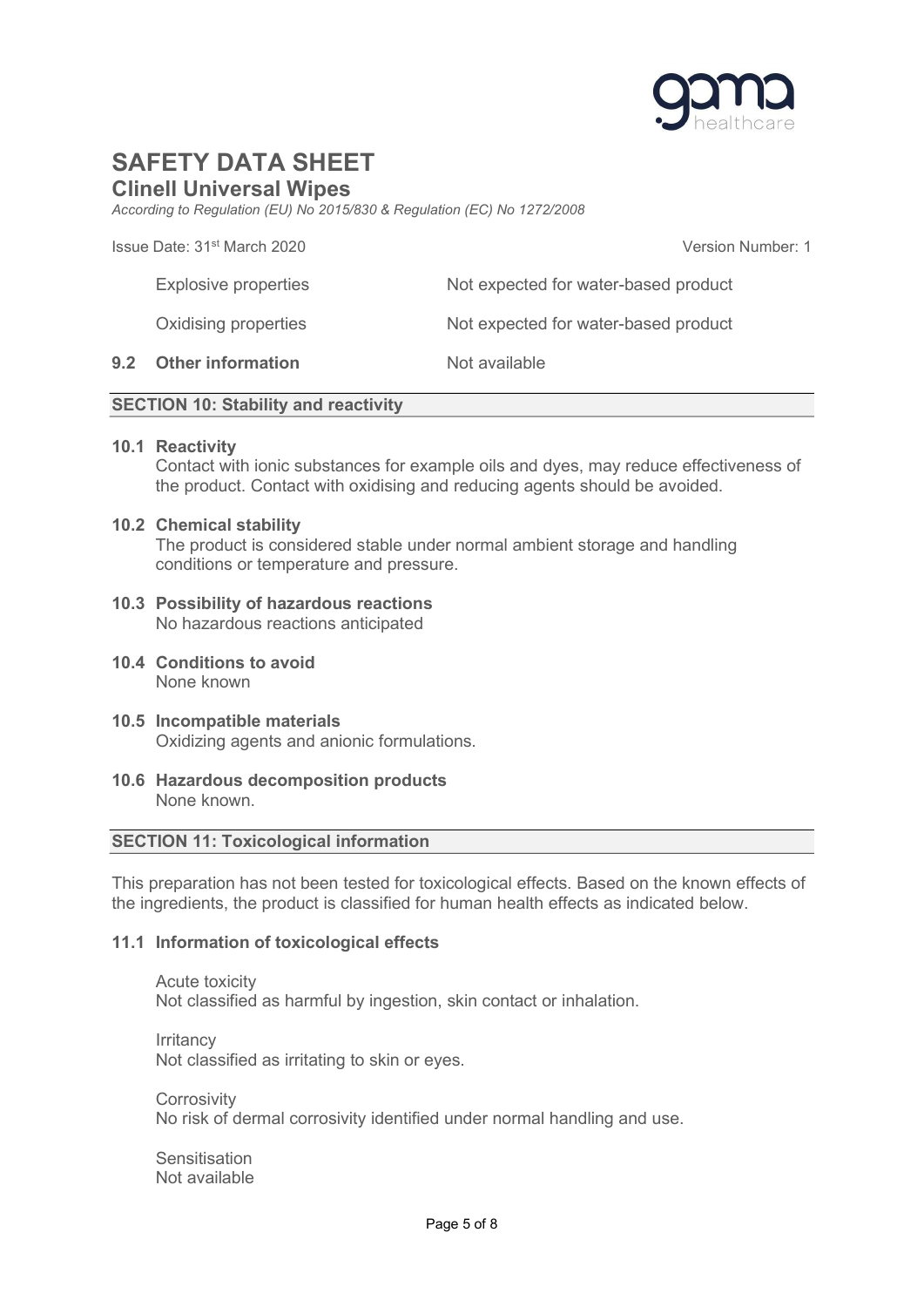

Clinell Universal Wipes

According to Regulation (EU) No 2015/830 & Regulation (EC) No 1272/2008

Issue Date: 31st March 2020 Version Number: 1

 Repeated dose toxicity No data available on the repeat dose toxicity of this product.

**Carcinogenicity** Not available

**Mutagenicity** Not available

 Toxicity for reproduction No data available on toxicity for reproduction of this product.

## SECTION 12: Ecological information

Ecotoxicological data have not been determined specifically for this product.

### 12.1 Toxicity

Product classified as 'Harmful to aquatic life with long lasting effects'. Contains biphenyl-2-ol, Benzalkonium chloride and Didecyldimethylammonium chloride which are classified as toxic to aquatic organisms.

### 12.2 Persistence and degradability

Two components of the formulation (DDAC and BAC) have been found to readily biodegrade in OECD 301D closed bottle tests.

### 12.3 Bioaccumulative potential

Due to the distribution coefficient of n-octonal/water, accumulation in organisms is not expected.

### 12.4 Mobility soil

No information available on mobility of active substance in soil.

#### 12.5 Results of PBT and vPVP assessment The formulation does not contain substances that meet the PBT or vPvB criteria of

REACH annex XIII.

## 12.6 Other adverse effects

No information available

### SECTION 13: Disposal considerations

## 13.1 Waste treatment methods

Disposal must be in accordance with current national and local regulations.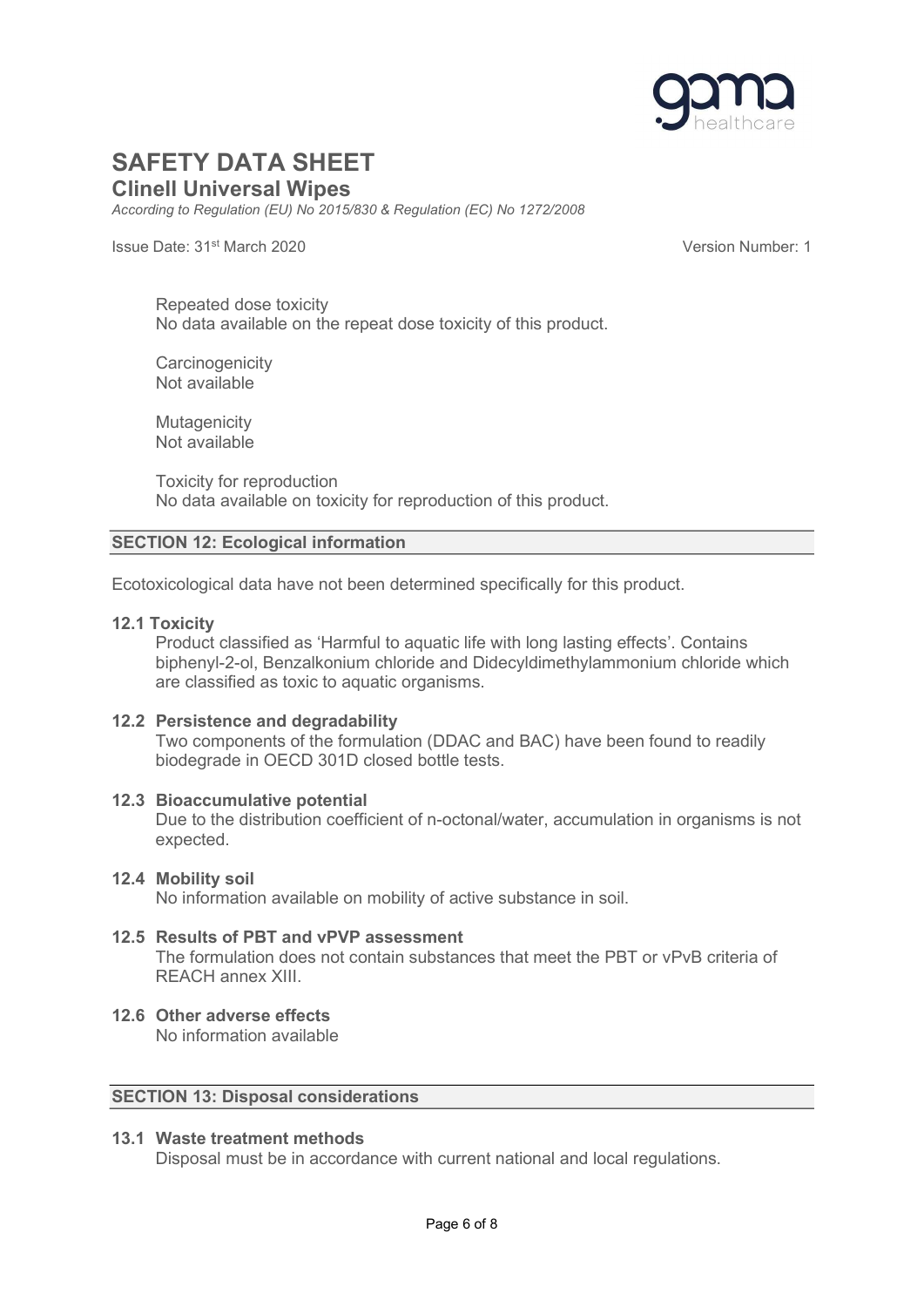

Clinell Universal Wipes

According to Regulation (EU) No 2015/830 & Regulation (EC) No 1272/2008

Issue Date: 31st March 2020 Version Number: 1

In the healthcare industry, chemical residues, biocides and infectious substances generated as a result of medical and nursing care may require classification as hazardous waste.

Waste disposal is regulated in the EC member countries through corresponding laws and regulation. In the UK, we recommend that you consult the List of Wastes available through the Environment Agency. In other countries, contact either the authorities or approved waste disposal companies for advice on disposal of used waste.

### SECTION 14: Transport Information

Not classified for transport

### SECTION 15: Regulatory information

- 15.1 Safety, health and environmental regulations/legislation specific for the mixture This product is classified under the Classification, Labelling and Packaging of Substances and Mixtures (EC) No 1272/ 2008 and contains substances which are notified under the Biocidal Products Regulation (EU). No 528/2012.
- 15.2 Chemical safety assessment Not applicable

### SECTION 16: Other Information

 Revisions Currently in its first revision.

 Basis of classification The mixture is self-classified on the basis of available information on the ingredients

 Full list of hazard statements H302: Harmful if swallowed H312: Harmful in contact with skin H314: Causes severe skin burns and eye damage H315: Causes skin irritation H319: Causes serious eye irritation H335: May cause respiratory irritation H400: Very toxic to aquatic life H410: Very toxic to aquatic life with long lasting effects H412: Harmful to aquatic life with long lasting effects

This safety data sheet was compiled using the ECHA Guidance on the compilation of Safety Data Sheets, Version 3.1 November 2015.